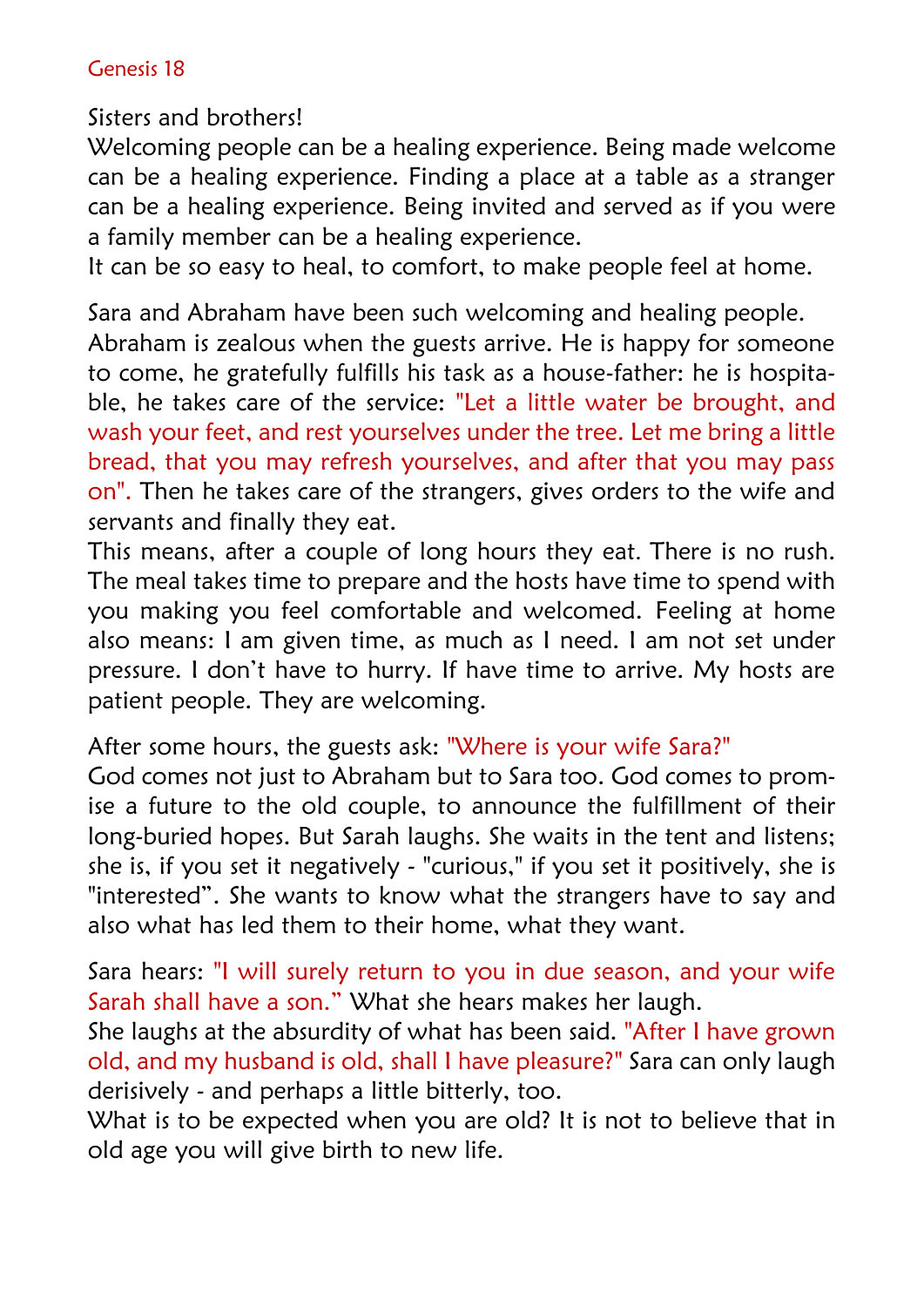## Genesis 18

Sara has resigned herself, probably with some effort, to the fact that her life is lived, that nothing more is to come, that no next generation will take up her journey, that it was not her life's mission to be a mother.

Now she is in the years in which no one expects great things, in which people are preparing for the end of the road. No, there is nothing more to come. There is nothing more to expect. Just a little bit of everyday life, which is getting more and more tiring day by day: The eyes are not the same as 50 years ago; the hands are not, nor are the ears or the legs. Everything goes more slowly ... She is resigned to growing older without offspring and drawing ever closer to the end of her life.

And now: Sara laughs bitterly as these guests open up old wounds.

You don't have to be old yourself to get close to Sara.

How often do we think or live according to the inner motto: Nothing more will come. Everything is settled, the procedures are sorted, plans are made, ideas and longings from the past are happily buried. We strive for a settled life where everything is in place and providing the daily necessities determines our lives.

Then something happens that may awaken old desires. Some long hidden or repressed past ambition comes to the fore. Would you believe that there could be new life outwith this old everyday life?

Do we then laugh like Sara? Bitterly, disbelievingly, derisively? Would you believe it: New life out of this old everyday life?

Maybe Sara laughs not only bitterly, but also somehow wisely. Perhaps she laughs in the wisdom of age, because she knows how to distinguish the important from the unimportant; maybe she laughs wisely because she is able to accept things that cannot be changed.

Sara laughs, she laughs bitterly, unbelievingly, and perhaps also calmly and wisely.

And then, when asked about her laughter, she denies having laughed. She denies because she is afraid. Could it be possible after all? Maybe she denies having laughed for fear of something new to come after all, when nothing more awaited her?